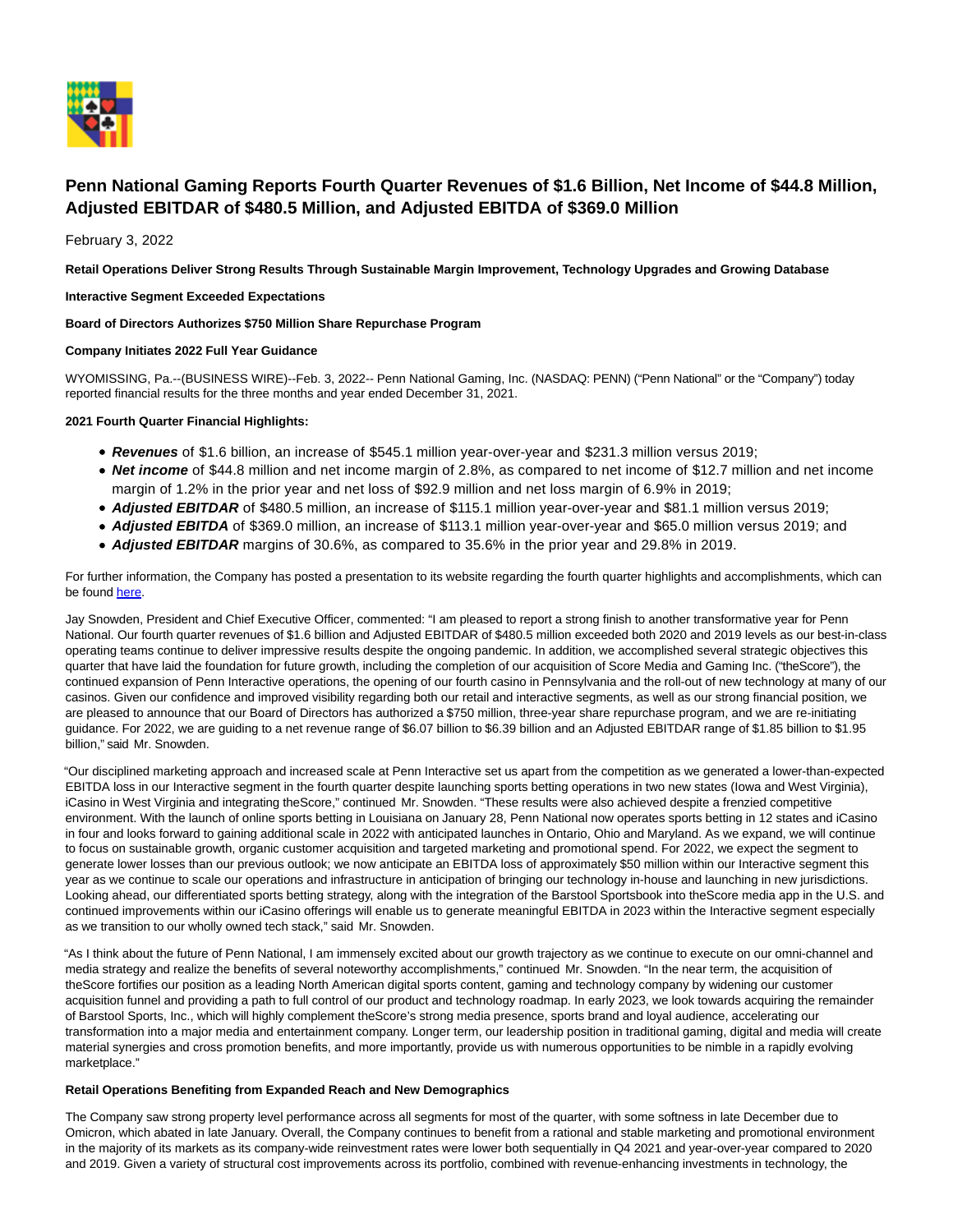Company believes the EBITDAR flow-through achieved in the second half of 2021 is sustainable assuming stable revenue levels and a rational competitive environment.

On December 22, Penn National celebrated the opening of Hollywood Casino Morgantown, its fourth casino in the Commonwealth of Pennsylvania and 44th property in North America. Like its sister property in York, this \$111 million state-of-the-art casino, located less than an hour outside of Philadelphia, is built for the future with a number of new technologies and customer conveniences, including the "3Cs" cardless, cashless, contactless 'my **wallet**' experience. This new technology removes friction from transactions, reduces wait times and lines, and relieves some of the burden created by the challenging labor market. It also positions Penn National's properties for the future by aligning with the expectations of younger consumers who are accustomed to cashless options in all aspects of their day-to-day lives. The property features the latest evolution of the Barstool Sportsbook, Tony Luke's famous cheesesteaks and additional F&B and entertainment amenities. "We are encouraged with the early results as we were able to reach into a new market with approximately 80% of our rated business being driven by new members to our active my**choice** database," said Mr. Snowden.

Penn National's investment in technology is digitally transforming its retail operations and enhancing the customer experience. The Company is improving its marketing capabilities through its my**choice** app, which allows the Company to communicate with its customers more efficiently, as downloads increased 23% year-over-year in Q4 2021. In addition, the 3Cs are now live at all eight of Penn National's properties in Pennsylvania and Ohio, and the Company will continue to introduce this technology across all of its regions throughout 2022 pending regulatory approval.

"We remain encouraged by the ongoing visitation from younger demographics and are focused on reimagining our properties and offerings to enhance the entertainment appeal to this steadily growing segment of consumers," said Mr. Snowden. In November, the Company launched live sports betting at temporary locations in its five Louisiana properties while it builds out its market leading Barstool sportsbook concept at its signature properties in Lake Charles, Baton Rouge and Bossier City. Additionally, Penn National's omni-channel approach drove overall database growth over 7% in 2021, with contributions from both its online and traditional properties, leading to enhanced marketing opportunities and 23.5% year-over-year growth in our VIP segment compared to Q4 2019.

#### **Barstool Sportsbook and Casino Continued Momentum and Future Growth**

The Barstool Sportsbook mobile app experienced sizable growth in the fourth quarter while maintaining a disciplined approach to marketing spend. "We saw increased traction across the board during football season and quickly became one of the leading operators in the crowded New Jersey market despite launching years after most of our peers. Our growth has been fueled by organic customer acquisition from both the Barstool Sports audience and my**choice** database, leading to what we believe are the lowest customer acquisition costs and best return on investment timelines in the industry. In addition, our casino footprint has provided us with direct market access in several key states as well as a source of recurring and meaningful third-party skin revenue," said Mr. Snowden.

The Company continues to see sizable contributions from its Barstool-branded retail sportsbooks as they are a powerful example of its omni-channel strength. The recent launches of temporary sportsbooks at Penn National's Louisiana properties led to a combined market share of 58% in handle and 53% in gross gaming revenues in December 2021, and the Company estimates that its total national share of the retail sports betting market outside of Nevada is approximately 12%. "Penn Interactive is the leading operator of retail sportsbooks in West Virginia, Indiana, Iowa, Michigan, Colorado, and Louisiana, and we believe we are similarly well positioned for success in Ohio, where we operate a portfolio of market leading properties, providing a significant competitive advantage for both our retail and interactive operations," said Mr. Snowden.

"Our iCasino product received a number of upgrades during the fourth quarter, including the introduction of our first in-house developed games," continued Mr. Snowden. "These improvements drove steady month-over-month growth this past fall in both handle and gross gaming revenue for the Barstool Casino. We are particularly pleased with the performance of our in-house games, which have contributed over 20% of our handle in New Jersey since their launch. Our ability to leverage Penn Game Studios in developing titles such as Barstool Blackjack and Barstool Slots allows us to introduce bespoke on-line casino entertainment to the loyal Barstool audience who engages with us in our online sports betting offerings, while also reducing third party content fees," said Mr. Snowden.

"Looking ahead, we anticipate achieving a number of milestones in 2022, including mobile launches in several new jurisdictions: Louisiana (which launched January 28th), Ontario, where theScore is the number one app for sports content, Maryland and Ohio, where we have a large database of my**choice** customers. Further, the integration of the Barstool Sportsbook into theScore media app, which is anticipated to occur in the second half of 2022, will provide us with another organic customer acquisition funnel in addition to the tools to offer real time, highly customized bets to our customers," said Mr. Snowden.

On December 20, theScore became one of the first mobile gaming operators to secure certification from Gaming Laboratories International ("GLI") for the launch of theScore Bet sports betting and iGaming app in the Province of Ontario, an important prerequisite for theScore Bet to begin operations in the province, on April 4. "We expect this market will be a sizable opportunity for us given the strong brand awareness and audience reach of theScore and Barstool Sports. From a technology standpoint, we anticipate theScore Bet will migrate to its own proprietary trading platform in Ontario in Q3 2022, pending regulatory approvals, and we expect the Barstool Sportsbook app to complete migration in Q3 2023. Following this migration, we will begin to realize the immense benefits of a wholly owned and integrated technology stack as we roll off our current third-party platforms, in addition to capital expense reductions as our technology spending rationalizes post-migration," said Mr. Snowden.

#### **theScore Media Growth**

During the fourth quarter, theScore generated record revenue, which increased 32% year-over-year as reported, reflecting the tremendous value of its broad and active audience. Overall, theScore grew media revenue 76% for the year compared to 2020 as reported. In addition, theScore experienced continued user growth and engagement, with the average monthly active users on the media app growing 7% year-over-year. "We see opportunities to further increase the value of our media business in 2022, including cross-promotion and collaboration between theScore and Barstool Sports as well as promoting theScore Bet app to our 25 million my**choice** members," said Mr. Snowden.

#### **Barstool Sports Continues to Grow its Audience**

Barstool Sports, Inc. experienced another record year from both an audience and financial standpoint as it continues to redefine the digital media landscape. Barstool's social media reach across all accounts and platforms (including Twitter, Instagram, TikTok, Facebook and YouTube) now exceeds 144 million, representing a year-over-year increase of 25%. Meanwhile, Barstool Sports, Inc. continues to drive strong revenue growth across all categories, including new verticals such as the One Bite frozen pizza and "Would" line of men's grooming products. In addition, the first Barstool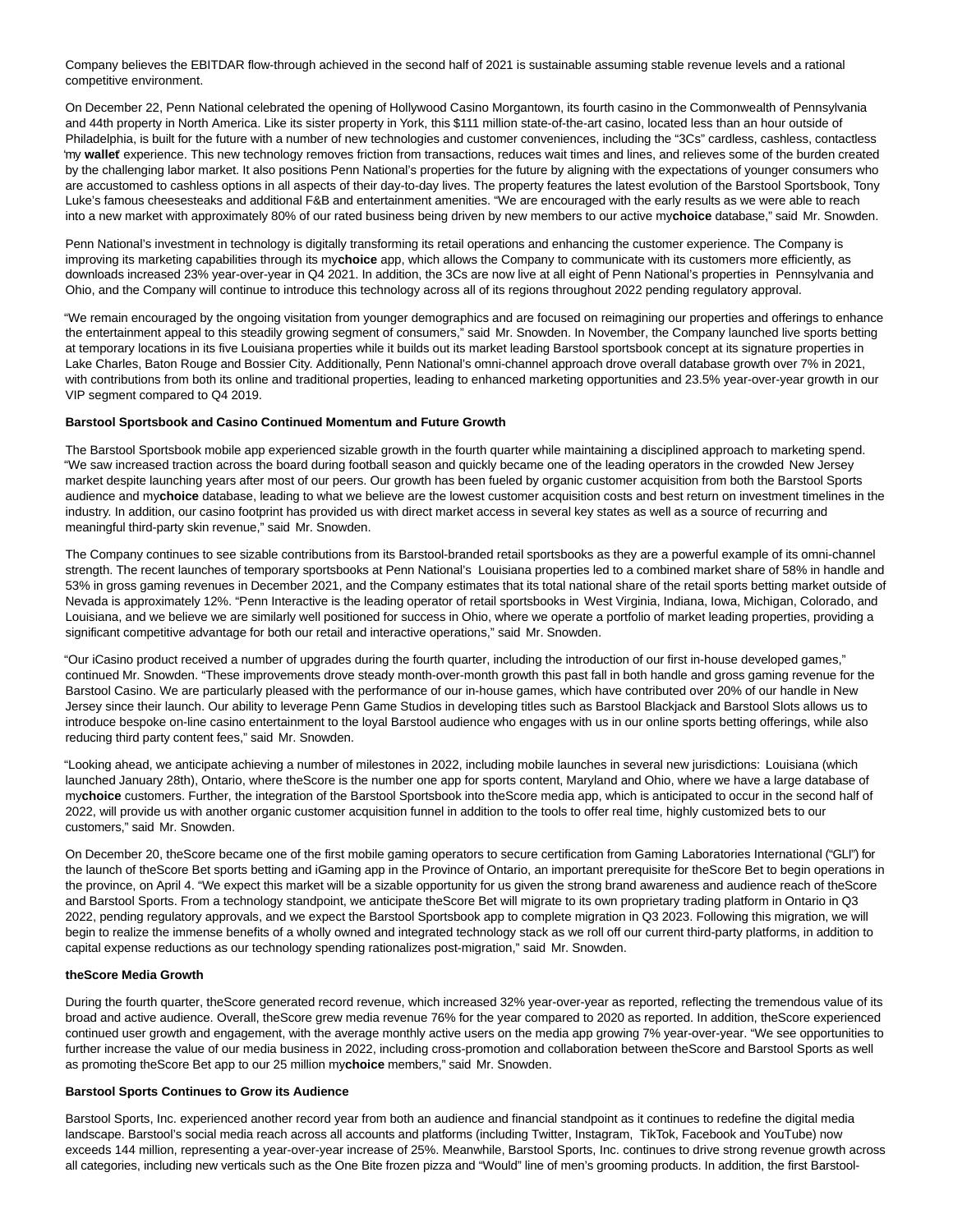branded sports bar opened in the River North area of Chicago this January to strong initial demand. "We look forward to supplementing our omni-channel strategy with additional Barstool Sports bars in the future, including the upcoming opening of a second location in Philadelphia. Both locations will provide us with an opportunity to grow our database outside of the traditional channels," said Mr. Snowden.

#### **Continuing to Care for our People, our Communities and the Planet**

Mr. Snowden continued, "Regarding Penn National's ongoing ESG initiatives, during the fourth quarter, we proudly launched a new Science, Technology, Engineering and Mathematics ("STEM") Scholarship Program in partnership with Historically Black Colleges and Universities ("HBCUs") in states in which we operate. Through this initiative, Penn National is dedicating more than \$4 million over five years to fund STEM scholarships and internship opportunities. The initial participating HBCUs include Norfolk State University in Norfolk, Virginia, Bowie State University in Bowie, Maryland, and Wilberforce University in Wilberforce, Ohio.

"Penn National's commitment to fund STEM scholarships is an extension of our company's established partnerships with 33 HBCUs across the country," continued Mr. Snowden. "The ongoing collaboration with HBCUs facilitates career opportunities at Penn National's properties while increasing participation in our Leadership Excellence at Penn National Gaming ("LEAP") Program, which provides hands-on training, mentoring, and real-world experience to new or recent college graduates who are interested in building a long-term career in the gaming and entertainment industry.

"In December, our Diversity Committee launched an Emerging Leaders Development Program which focuses on hourly and early career team members who want to grow into leadership positions at our company. The program will be rolled out companywide by the end of the year. In addition, we kicked off our annual \$1 Million Diversity Scholarship Program for the children of team members and are currently reviewing applications for the upcoming school year. In our inaugural year, we awarded \$1,050,000 in scholarships to 58 students.

"Meanwhile our support for our nation's heroes continues. We are approaching 100,000 customers enrolled in our my **heroes** loyalty program, which provides special benefits for veterans, active duty and first responders. In conjunction with this year's Army vs. Navy college football game, Barstool Sportsbook ran a special 'Viva La Troops' promotion, matching certain first-time deposits, raising \$200,000 to support the Fisher House Foundation and Semper Fi & America's Fund veterans organizations."

Mr. Snowden added, "Finally, we are continuing to expand upon our ongoing sustainability efforts. Last year we reduced annual Kwh consumption at our properties by 10%, equaling 42,000 tons of greenhouse gas elimination. We have also been prioritizing sustainable food production and supply chains through fair trade, hormone-free and reduced-antibiotic F&B procurement, and we have installed EV charging stations at a quarter of our properties, with an additional one-third scheduled for roll-out later this year."

#### **Share Repurchase Authorization**

On February 1, 2022, the Company's Board of Directors authorized a new \$750 million share repurchase program which matures on January 31, 2025. The program reflects our confidence in our long-term prospects and enables us to make both opportunistic share repurchases and offset dilution from stock-based compensation and other equity grants.

#### **Strong Balance Sheet, Liquidity, and Record Low Leverage**

The Company ended 2021 with the strongest balance sheet in our history. Total liquidity of \$2.5 billion, inclusive of \$1.9 billion in cash, positions us well to be opportunistic in an extremely dynamic marketplace. Traditional net debt as of year-end was \$886.2 million, an increase of \$841.0 million compared to \$45.2 million as of September 30, 2021, principally due to a cash payment of approximately \$922.8 million for the acquisition of theScore. Traditional net debt as of December 31, 2020 was \$577.8 million. Our lease adjusted net leverage as of December 31, 2021 was at a record low of 4.1x compared to 7.0x as of December 31, 2020 and 5.5x as of December 31, 2019.

Additional information on Penn National's reported results, including a reconciliation of the non-GAAP results to their most comparable GAAP measures, is included in the financial tables below. The Company does not provide a reconciliation of projected Adjusted EBITDA and Adjusted EBITDAR because it is unable to predict with reasonable accuracy the value of certain adjustments that may significantly impact the Company's results, including adjustments that can be impacted by rent expense and interest expense associated with our triple net leases, re-measurement of cash-settled stock-based awards, and income tax benefit (expense), which are dependent on future events that are out of the Company's control or that may not be reasonably predicted.

#### **Summary of Fourth Quarter Results**

|                                                              |           | For the three months ended December 31, |           |  |  |  |  |  |  |  |  |
|--------------------------------------------------------------|-----------|-----------------------------------------|-----------|--|--|--|--|--|--|--|--|
| (in millions, except per share data, unaudited)              | 2021      | 2020                                    | 2019      |  |  |  |  |  |  |  |  |
| <b>Revenues</b>                                              | \$1,572.5 | \$1,027.4                               | \$1,341.2 |  |  |  |  |  |  |  |  |
| Net income (loss)                                            | \$44.8    | \$12.7                                  | \$ (92.9) |  |  |  |  |  |  |  |  |
| Adjusted EBITDA <sup>(1)</sup>                               | \$369.0   | \$255.9                                 | \$304.0   |  |  |  |  |  |  |  |  |
| Rent expense associated with triple net operating leases (2) | 111.5     | 109.5                                   | 95.4      |  |  |  |  |  |  |  |  |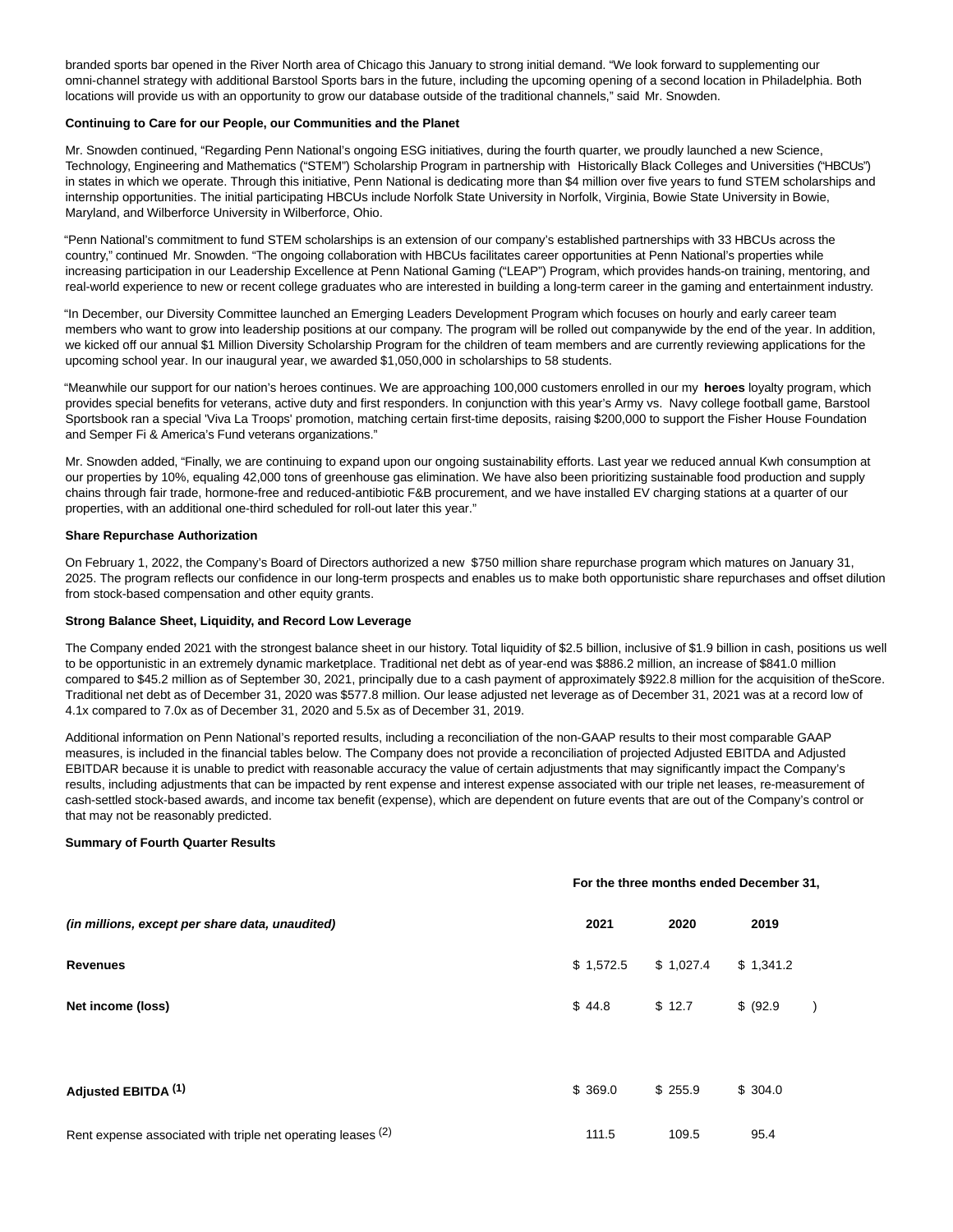| Adjusted EBITDAR (1)                                                                                   | \$480.5 | \$365.4 | \$399.4   |  |
|--------------------------------------------------------------------------------------------------------|---------|---------|-----------|--|
| Payments to our REIT Landlords under Triple Net Leases, inclusive of rent credits utilized (3) \$228.8 |         | \$222.6 | \$224.4   |  |
| Diluted earnings per common share                                                                      | \$0.26  | \$ 0.07 | \$ (0.80) |  |

See the "Non-GAAP Financial Measures" section below for more information as well as the definitions of Adjusted EBITDA and Adjusted EBITDAR. Additionally, see below for reconciliations of these Non-GAAP financial measures to their GAAP equivalent financial measure.

Consists of the operating lease components contained within our triple net master lease dated November 1, 2013 with Gaming and Leisure Properties, Inc. (NASDAQ: GLPI) ("GLPI") and the triple net master lease assumed in connection with our acquisition of Pinnacle Entertainment, Inc.(individually referred to as the Penn Master Lease and Pinnacle Master Lease, respectively, and are collectively referred to as our "Master Leases"), which is primarily land, our individual triple net leases with GLPI for the real estate assets used in the operation of Tropicana Las Vegas Hotel and Casino, Inc. and Hollywood Casino at Meadows Racetrack, and our individual triple net leases with VICI Properties Inc. (NYSE: VICI)

(2) ("VICI") for the real estate assets used in the operations of Margaritaville Casino Resort and Greektown Casino-Hotel (referred to collectively as our "triple net operating leases"). During the three months ended December 31, 2021 and 2020, we recorded noncash rent expense associated with the Tropicana Lease of \$6.4 million and \$7.7 million, respectively. The finance lease components contained within our Master Leases (primarily buildings), the Perryville Lease determined to be a finance lease, and the financing obligation associated with the Morgantown Lease result in interest expense or interest expense and depreciation expense (as opposed to rent expense) in accordance with Accounting Standards Codification Topic 842, "Leases."

(3) refer to the Master Leases, the Perryville Lease, the Meadows Lease, the Margaritaville Lease, the Greektown Lease, the Morgantown Lease and Consists of payments made to GLPI and VICI (referred to collectively as our "REIT Landlords") under the Master Leases, the Perryville Lease (effective July 1, 2021), the Meadows Lease, the Margaritaville Lease, the Greektown Lease and the Morgantown Lease. Although we collectively

the Tropicana Lease as our "Triple Net Leases," the rent under the Tropicana Lease is nominal. During the three months ended December 31, 2020, we utilized rent credits totaling \$65.0 million to pay rent under the Penn Master Lease, Pinnacle Master Lease and Meadows Lease.

### **PENN NATIONAL GAMING, INC. AND SUBSIDIARIES Segment Information**

During the fourth quarter of 2021, the Company evaluated its reportable segments and changed them to: Northeast, South, West, Midwest, and Interactive. This change reflects management's belief that the operating results of our Interactive segment represent a strategic and high growth component of our overall operations. The Interactive segment, which was previously reported within Other, includes the operating results of theScore, Penn Interactive, and the Company's proportionate share of earnings attributable to its equity method investment in Barstool Sports, Inc. Corporate expense will continue to be reported in Other in addition to stand-alone racing operations, other joint ventures, management contracts, and the Heartland Poker Tour.

As a result of the change in reportable segments described above, the Company has recast previously reported segment information to conform to the current management view for all prior periods. The changes to the reportable segments had no impact to the Company's consolidated financial statements.

|                            |         |         | For the three months ended December 31, For the year ended December 31, |           |           |           |  |
|----------------------------|---------|---------|-------------------------------------------------------------------------|-----------|-----------|-----------|--|
| (in millions, unaudited)   | 2021    | 2020    | 2019                                                                    | 2021      | 2020      | 2019      |  |
| <b>Revenues:</b>           |         |         |                                                                         |           |           |           |  |
| Northeast segment (1)      | \$656.6 | \$470.8 | \$621.3                                                                 | \$2,552.4 | \$1,639.3 | \$2,399.9 |  |
| South segment (2)          | 339.9   | 249.2   | 268.2                                                                   | 1,322.2   | 849.6     | 1,118.9   |  |
| West segment (3)           | 138.7   | 79.5    | 158.1                                                                   | 521.4     | 302.5     | 642.5     |  |
| Midwest segment (4)        | 287.5   | 188.2   | 279.2                                                                   | 1,102.7   | 681.4     | 1,094.5   |  |
| Interactive <sup>(5)</sup> | 157.6   | 52.6    | 13.5                                                                    | 432.9     | 121.1     | 38.3      |  |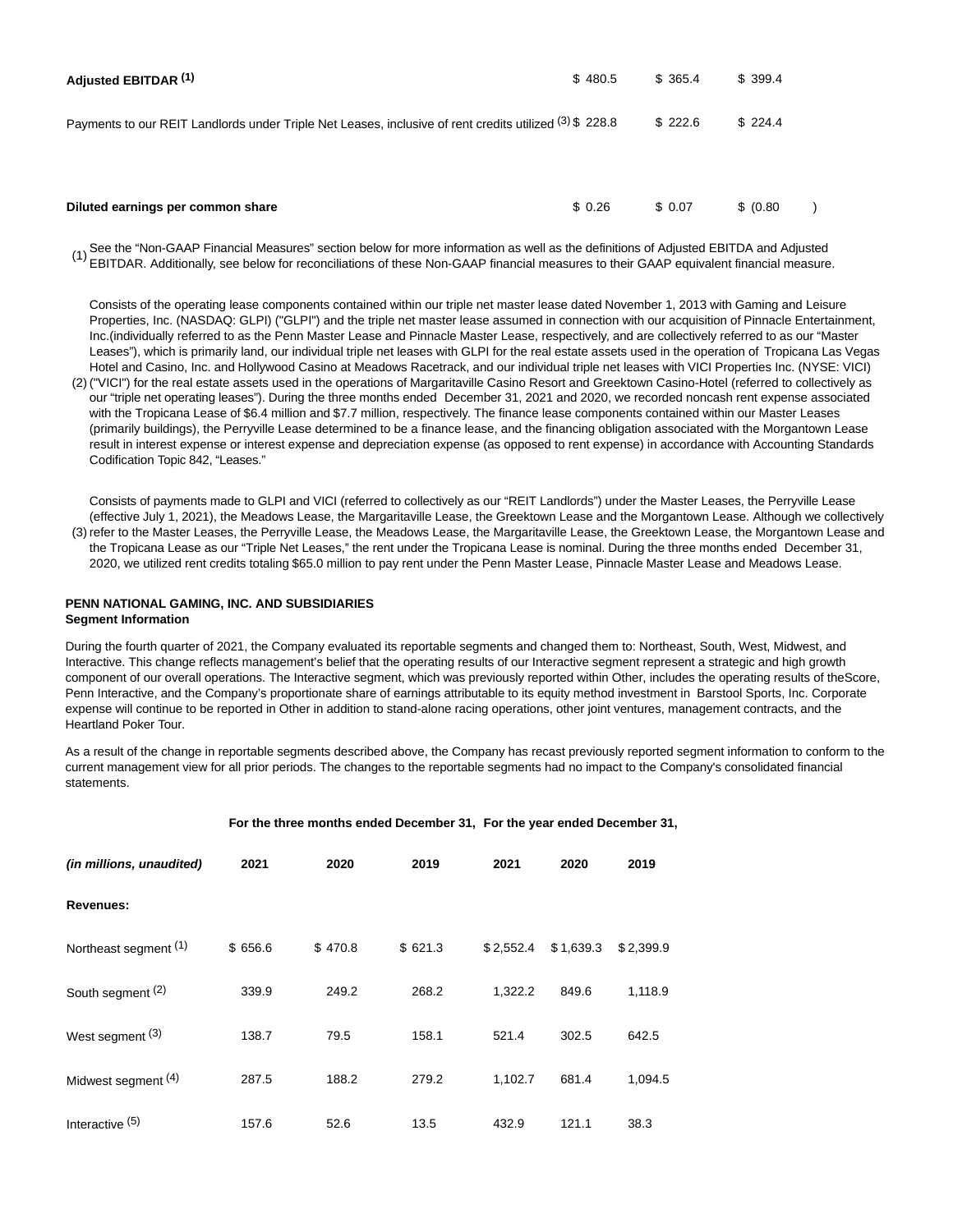| Other <sup>(6)</sup>                | 3.8       |               | 0.8       |           | 2.1                     |                | 10.6              | 3.9                 | 9.2                     |
|-------------------------------------|-----------|---------------|-----------|-----------|-------------------------|----------------|-------------------|---------------------|-------------------------|
| Intersegment eliminations (7) (11.6 |           |               | (13.7)    |           | (1.2)<br>$\overline{)}$ | $\overline{)}$ | $(37.2)$ $(19.1)$ | $\lambda$           | (1.9)<br>$\lambda$      |
| <b>Total revenues</b>               | \$1,572.5 |               | \$1,027.4 |           | \$1,341.2               |                | \$5,905.0         | \$3,578.7           | \$5,301.4               |
|                                     |           |               |           |           |                         |                |                   |                     |                         |
| <b>Adjusted EBITDAR:</b>            |           |               |           |           |                         |                |                   |                     |                         |
| Northeast segment (1)               | \$202.5   |               | \$153.2   |           | \$180.7                 |                | \$848.4           | \$478.9             | \$720.8                 |
| South segment (2)                   | 139.0     |               | 101.6     |           | 90.2                    |                | 587.0             | 318.9               | 369.8                   |
| West segment $(3)$                  | 43.9      |               | 27.0      |           | 47.8                    |                | 195.0             | 82.2                | 198.8                   |
| Midwest segment (4)                 | 126.1     |               | 84.9      |           | 102.3                   |                | 500.1             | 258.3               | 403.6                   |
| Interactive <sup>(5)</sup>          | (5.9)     | $\mathcal{E}$ | 16.2      |           | 4.0                     |                | (35.4)            | 37.2                | 11.6                    |
| Other <sup>(6)</sup>                | (25.1)    | $\lambda$     | (17.5)    | $\lambda$ | (25.7)                  | $\lambda$      | (100.7)           | (80.7)<br>$\lambda$ | (99.4)<br>$\rightarrow$ |
| Intersegment eliminations (7)       |           |               |           |           | 0.1                     |                |                   |                     |                         |
| Total Adjusted EBITDAR (8) \$480.5  |           |               | \$365.4   |           | \$399.4                 |                | \$1,994.4         | \$1,094.8           | \$1,605.2               |

(1) Casino Morgantown (opened December 22, 2021), Hollywood Casino at Penn National Race Course, Hollywood Casino Perryville (acquired July The Northeast segment consists of the following properties: Ameristar East Chicago, Greektown Casino-Hotel (acquired May 23, 2019), Hollywood Casino Bangor, Hollywood Casino at Charles Town Races, Hollywood Casino Columbus, Hollywood Casino Lawrenceburg, Hollywood

1, 2021), Hollywood Casino Toledo, Hollywood Casino York (opened August 12, 2021), Hollywood Gaming at Dayton Raceway, Hollywood Gaming at Mahoning Valley Race Course, Marquee by Penn, Hollywood Casino at Meadows Racetrack, and Plainridge Park Casino.

(2) Boomtown New Orleans, Hollywood Casino Gulf Coast, Hollywood Casino Tunica, L'Auberge Baton Rouge, L'Auberge Lake Charles, and The South segment consists of the following properties: 1<sup>st</sup> Jackpot Casino, Ameristar Vicksburg, Boomtown Biloxi, Boomtown Bossier City, Margaritaville Resort Casino. Prior to its closure on June 30, 2019, Resorts Casino Tunica was also included in the South segment.

(3) The West segment consists of the following properties: Ameristar Black Hawk, Cactus Petes and Horseshu, M Resort, Tropicana Las Vegas Hotel and Casino, and Zia Park Casino.

(4) Casino Aurora; Hollywood Casino Joliet; our 50% investment in Kansas Entertainment, which owns Hollywood Casino at Kansas Speedway; The Midwest segment consists of the following properties: Ameristar Council Bluffs; Argosy Casino Alton; Argosy Casino Riverside; Hollywood Hollywood Casino St. Louis; Prairie State Gaming; and River City Casino.

(5) EBITDAR of the Interactive segment includes our proportionate share of the net income or loss of Barstool Sports, Inc. after adding back our The Interactive segment includes Penn Interactive, which operates social gaming, our internally-branded retail sportsbooks, iGaming and our Barstool Sportsbook mobile app, as well as the operating results of theScore, which was acquired on October 19, 2021. In addition, Adjusted share of non-operating items (such as interest expense, net; income taxes; depreciation and amortization; and stock-based compensation expense).

The Other category consists of the Company's stand-alone racing operations, namely Sanford-Orlando Kennel Club, Sam Houston and Valley Race Parks (the remaining 50% was acquired by Penn National on August 1, 2021), the Company's JV interests in Freehold Raceway; our management contract for Retama Park Racetrack and our live and televised poker tournament series that operates under the trade name,

<sup>(6)</sup> Heartland Poker Tour ("HPT"). Expenses incurred for corporate and shared services activities that are directly attributable to a property or are otherwise incurred to support a property are allocated to each property. The Other category also includes corporate overhead costs, which consist of certain expenses, such as: payroll, professional fees, travel expenses and other general and administrative expenses that do not directly relate to or have not otherwise been allocated to a property.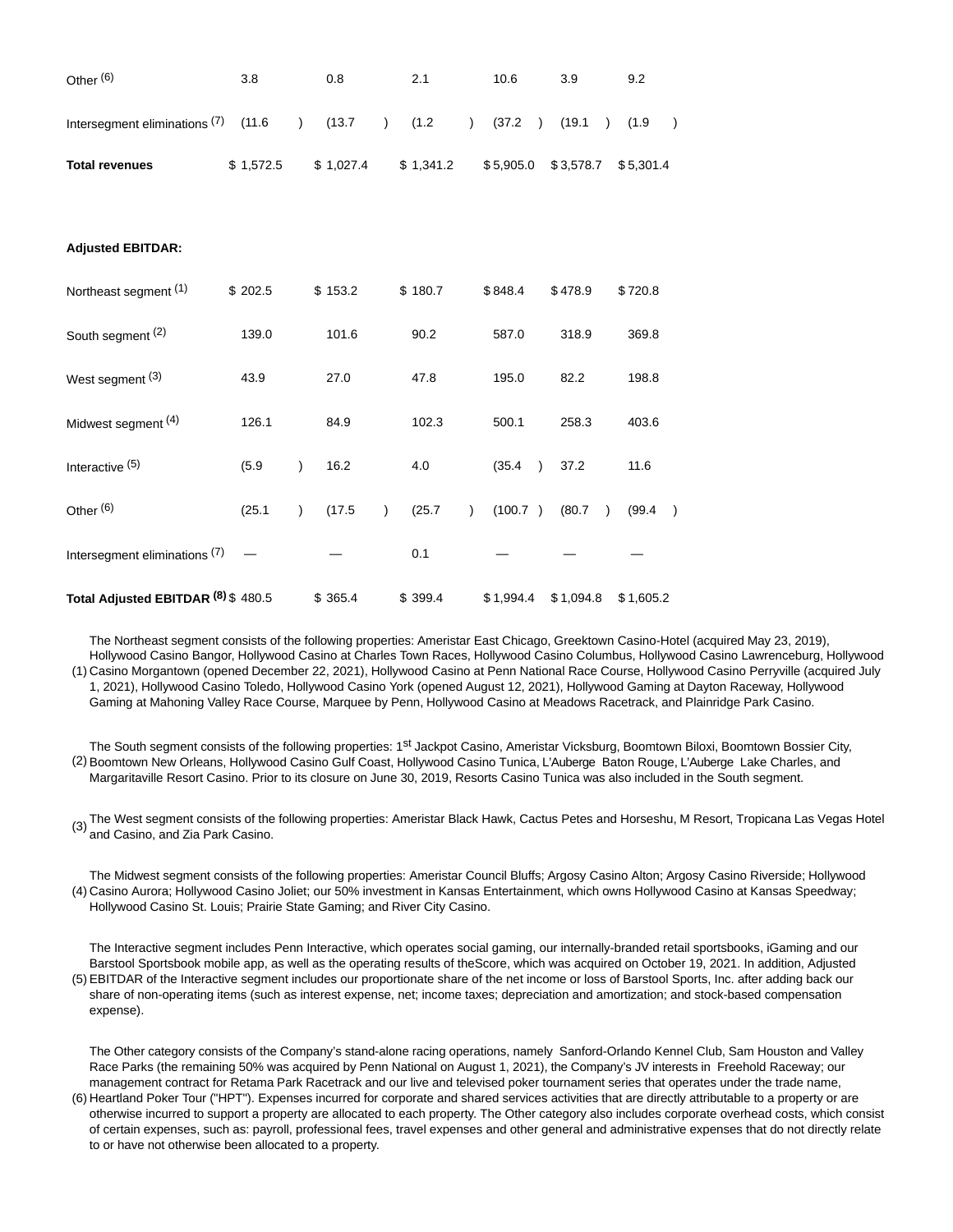Primarily represents the elimination of intersegment revenues associated with our internally-branded retail sportsbooks, which are operated by  $(7)$  Penn Interactive.

(8) As noted within the "Non-GAAP Financial Measures" section below, Adjusted EBITDAR is presented on a consolidated basis outside the financial<br>(8) atotemente celely as a valuation metric or for reconsiliation purposes statements solely as a valuation metric or for reconciliation purposes.

## **PENN NATIONAL GAMING, INC. AND SUBSIDIARIES Reconciliation of Comparable GAAP Financial Measure to Adjusted EBITDA, Adjusted EBITDAR, and Adjusted EBITDAR Margin**

**For the three months ended December 31, For the year ended December 31, (in millions, unaudited) 2021 2020 2019 2021 2020 2019 Net income (loss)** \$ 44.8 \$ 12.7 \$ (92.9 ) \$ 420.5 \$ (669.1 ) \$ 43.1 Income tax expense (benefit) 8.5 7.1 (10.0 ) 118.6 (165.1 ) 43.0 Loss on early extinguishment of debt  $-$  1.2  $-$  1.2  $-$  1.2  $-$ Income from unconsolidated affiliates (10.9 ) (6.4 ) (6.7 ) (38.7 ) (13.8 ) (28.4 ) Interest expense, net 143.1 136.1 133.7 561.7 543.2 534.2 Other expenses (income) 40.6 (31.1 ) (12.8 ) (2.5 ) (106.6 ) (20.0 ) Operating income (loss) 226.1 119.6 11.3 1,059.6 (410.2 ) 571.9 Stock-based compensation 13.2 2.8 4.5 35.1 14.5 14.9 Cash-settled stock-based awards variance (13.1 ) 20.5 7.2 1.2 67.2 0.8 Loss (gain) on disposal of assets  $1.0$   $4.7$   $(2.8)$   $1.1$   $(29.2)$   $5.5$ Contingent purchase price  $-$  0.3  $-$  1.9 (1.1 ) 7.0 Pre-opening expenses <sup>(1)</sup> 2.6 0.3 6.8 5.4 11.8 22.3 Depreciation and amortization 97.6 91.4 97.8 344.5 366.7 414.2 Impairment losses — 7.3 173.1 — 623.4 173.1 Insurance recoveries, net of deductible charges  $(1.5)$   $(0.1)$   $(3.0)$ Income from unconsolidated affiliates 10.9 6.4 6.7 38.7 13.8 28.4 Non-operating items of equity method investments <sup>(2)</sup> 1.7 1.5 0.9 7.7 4.7 3.7 Other expenses <sup>(1)</sup> (3) 29.0 1.1 – 44.8 13.5 **Adjusted EBITDA** 369.0 255.9 304.0 1,540.0 675.0 1,238.8 Rent expense associated with triple net operating leases 111.5 109.5 95.4 454.4 419.8 366.4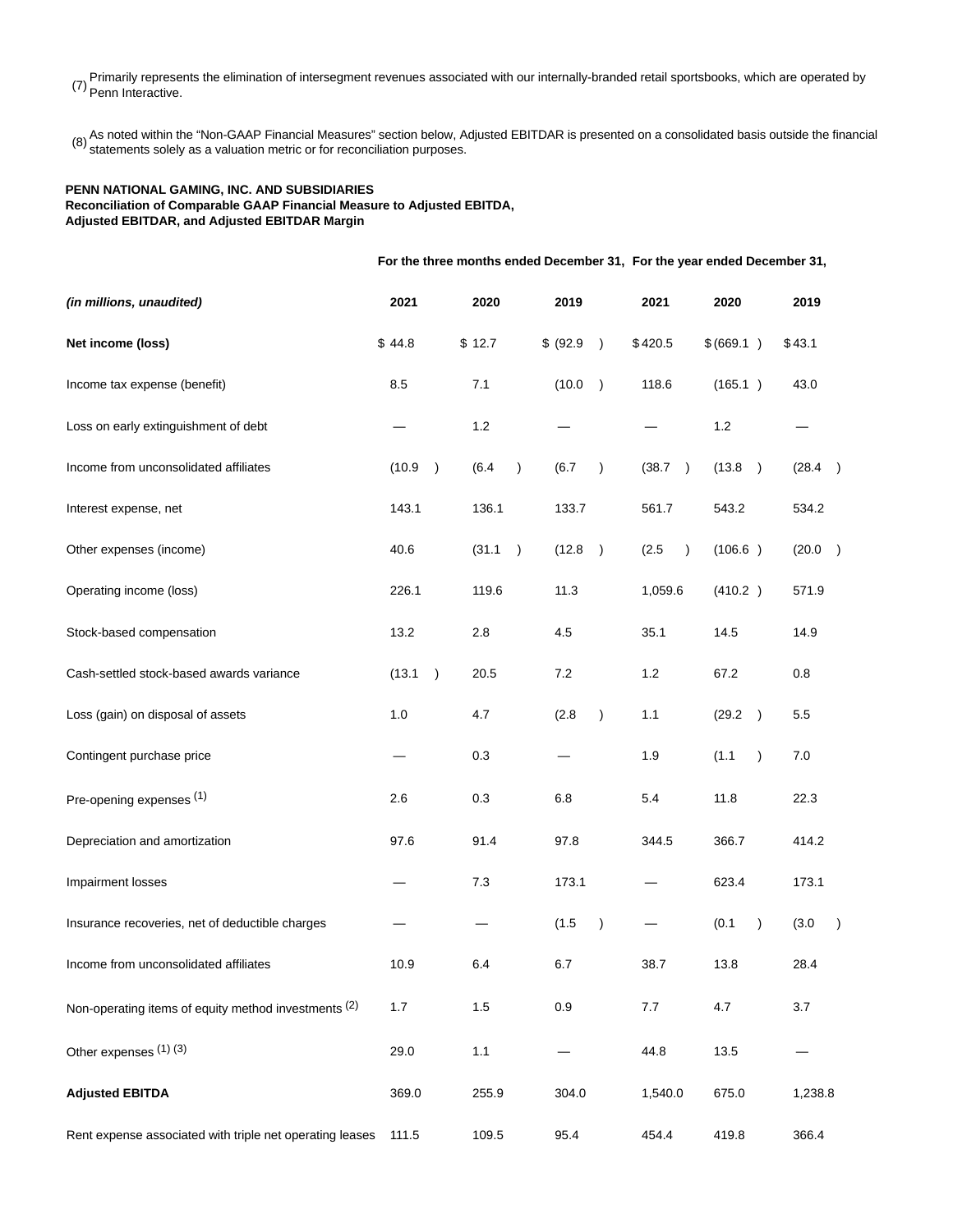| <b>Adjusted EBITDAR</b>  | \$480.5 |      | \$365.4 |   | \$399.4 |               | \$1.994.4 |   | \$1.094.8 |               | \$1.605.2 |   |
|--------------------------|---------|------|---------|---|---------|---------------|-----------|---|-----------|---------------|-----------|---|
| Net income (loss) margin | 2.8     | $\%$ | 1.2     | % | (6.9)   | $\frac{9}{6}$ | 7.1       | % | (18.7)    | $\frac{9}{6}$ | 0.8       | % |
| Adjusted EBITDAR margin  | 30.6    | $\%$ | 35.6    | % | 29.8    | %             | 33.8      | % | 30.6      | %             | 30.3      |   |

(1) During 2019, 2020 and during the first quarter of 2021, acquisition costs were included within pre-opening and acquisition costs. Beginning with (1) the quarter anded lune 20, 2021, acquisition costs are presented as p the quarter ended June 30, 2021, acquisition costs are presented as part of other expenses.

(2) with Barstool Sports, Inc. and our Kansas Entertainment, LLC joint venture. We record our portion of Barstool Sports, Inc.'s net income or loss, Consists principally of interest expense, net; income taxes; depreciation and amortization; and stock-based compensation expense associated including adjustments to arrive at Adjusted EBITDAR, one quarter in arrears.

(3) initiative, triggered by the COVID-19 pandemic, designed to (i) improve the operational effectiveness across our property portfolio; (ii) improve the Consists of non-recurring acquisition and transaction costs, finance transformation costs associated with the implementation of our new Enterprise Resource Management system and non-recurring restructuring charges (primarily severance) associated with a company-wide effectiveness and efficiency of our Corporate functional support area.

# **PENN NATIONAL GAMING, INC. AND SUBSIDIARIES Consolidated Statements of Operations**

|                                       |           |                      | For the three months ended December 31, For the year ended December 31, |           |           |           |
|---------------------------------------|-----------|----------------------|-------------------------------------------------------------------------|-----------|-----------|-----------|
| (in millions, except per share data)  | 2021      | 2020                 | 2019                                                                    | 2021      | 2020      | 2019      |
| <b>Revenues</b>                       |           |                      |                                                                         |           |           |           |
| Gaming                                | \$1,301.6 | \$895.4              | \$1,083.5                                                               | \$4,945.3 | \$3,051.1 | \$4,268.7 |
| Food, beverage, hotel and other       | 270.9     | 132.0                | 257.7                                                                   | 959.7     | 527.6     | 1,032.7   |
| Total revenues                        | 1,572.5   | 1,027.4              | 1,341.2                                                                 | 5,905.0   | 3,578.7   | 5,301.4   |
| <b>Operating expenses</b>             |           |                      |                                                                         |           |           |           |
| Gaming                                | 739.6     | 429.3                | 582.7                                                                   | 2,540.7   | 1,530.3   | 2,281.8   |
| Food, beverage, hotel and other       | 175.5     | 77.7                 | 172.2                                                                   | 607.3     | 337.7     | 672.7     |
| General and administrative            | 333.7     | 302.1                | 304.1                                                                   | 1,352.9   | 1,130.8   | 1,187.7   |
| Depreciation and amortization         | 97.6      | 91.4                 | 97.8                                                                    | 344.5     | 366.7     | 414.2     |
| Impairment losses                     |           | 7.3                  | 173.1                                                                   |           | 623.4     | 173.1     |
| Total operating expenses              | 1,346.4   | 907.8                | 1,329.9                                                                 | 4,845.4   | 3,988.9   | 4,729.5   |
| Operating income (loss)               | 226.1     | 119.6                | 11.3                                                                    | 1,059.6   | (410.2)   | 571.9     |
| Other income (expenses)               |           |                      |                                                                         |           |           |           |
| Interest expense, net                 | (143.1)   | (136.1)<br>$\lambda$ | (133.7)<br>$\lambda$<br>$\lambda$                                       | (561.7)   | (543.2)   | (534.2)   |
| Income from unconsolidated affiliates | 10.9      | 6.4                  | 6.7                                                                     | 38.7      | 13.8      | 28.4      |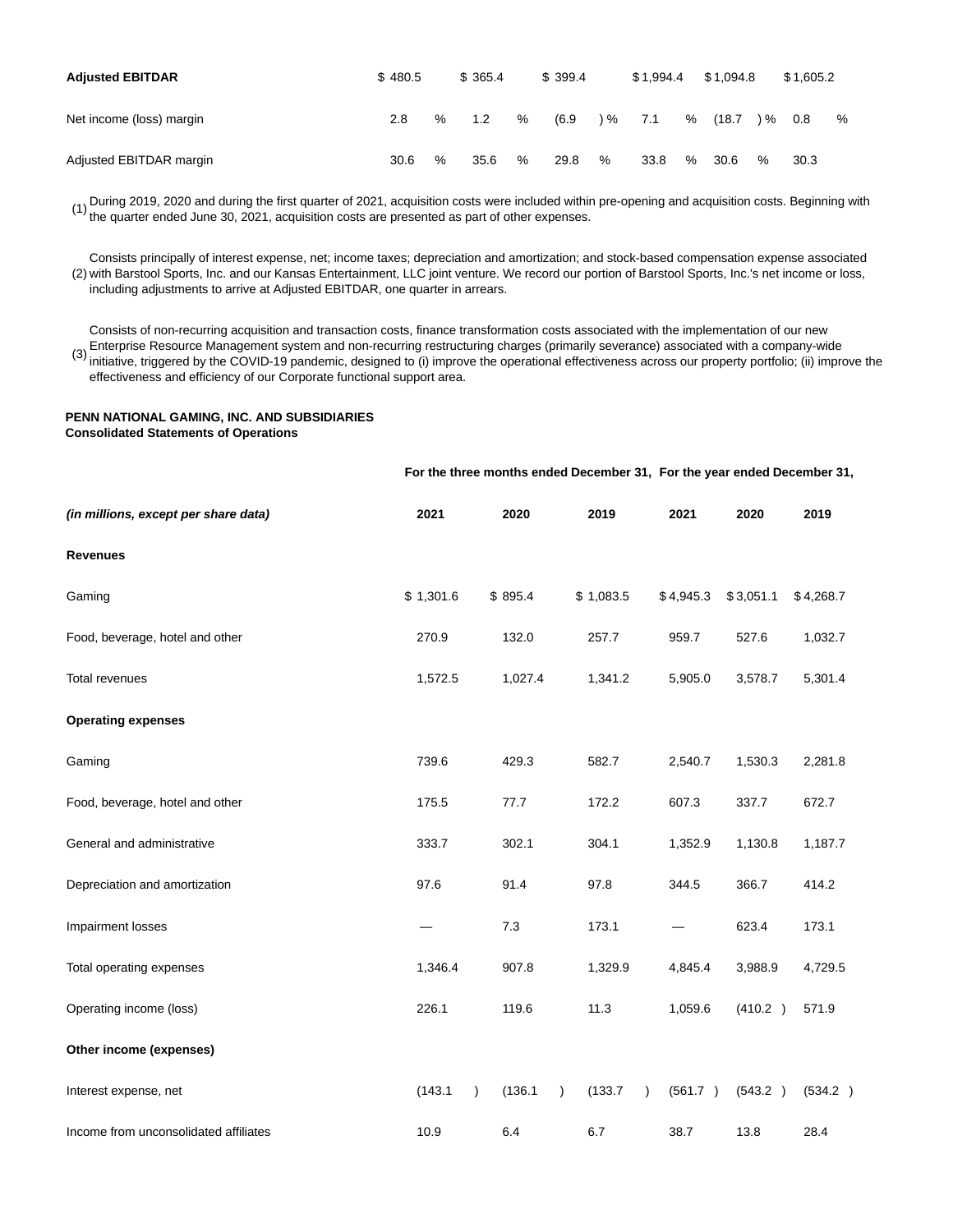| Loss on early extinguishment of debt                               |                                     |               |         |           | (1.2)  |               | $\lambda$ |           |               |         | (1.2)             | $\lambda$ |            |  |
|--------------------------------------------------------------------|-------------------------------------|---------------|---------|-----------|--------|---------------|-----------|-----------|---------------|---------|-------------------|-----------|------------|--|
| Other                                                              |                                     | (40.6)        |         | $\lambda$ | 31.1   |               |           | 12.8      |               | 2.5     | 106.6             |           | 20.0       |  |
| Total other expenses                                               |                                     |               | (172.8) | $\lambda$ | (99.8) |               | $\lambda$ | (114.2)   | $\lambda$     | (520.5) | (424.0)           |           | (485.8)    |  |
| Income (loss) before income taxes                                  |                                     | 53.3          |         |           | 19.8   |               |           | (102.9)   | $\lambda$     | 539.1   | (834.2)           |           | 86.1       |  |
| Income tax benefit (expense)                                       |                                     | (8.5)         |         | $\lambda$ | (7.1)  |               | $\lambda$ | 10.0      |               | (118.6) | 165.1             |           | (43.0)     |  |
| Net income (loss)                                                  |                                     | 44.8          |         |           | 12.7   |               |           | (92.9)    | $\lambda$     | 420.5   | (669.1)           |           | 43.1       |  |
| Less: Net (income) loss attributable to non-controlling interest   |                                     | 0.2           |         |           | (1.6)  |               | $\lambda$ | 0.4       |               | 0.3     | (0.4)             |           | 0.8        |  |
| Net income (loss) attributable to Penn National                    |                                     | \$45.0        |         |           | \$11.1 |               |           | \$ (92.5) | $\lambda$     | \$420.8 | \$ (669.5) \$43.9 |           |            |  |
|                                                                    |                                     |               |         |           |        |               |           |           |               |         |                   |           |            |  |
| Earnings (loss) per share:                                         |                                     |               |         |           |        |               |           |           |               |         |                   |           |            |  |
| Basic earnings (loss) per share                                    |                                     | \$0.27        |         |           | \$0.07 |               |           | \$ (0.80) | $\mathcal{L}$ | \$2.64  | \$ (5.00)         |           | $)$ \$0.38 |  |
| Diluted earnings (loss) per share                                  |                                     | \$0.26        |         |           | \$0.07 |               |           | \$ (0.80) | $\mathcal{L}$ | \$2.48  | \$ (5.00)         |           | $)$ \$0.37 |  |
|                                                                    |                                     |               |         |           |        |               |           |           |               |         |                   |           |            |  |
| Weighted-average common shares outstanding-basic                   |                                     |               | 166.9   |           | 155.0  |               |           | 115.2     |               | 158.7   | 134.0             |           | 115.7      |  |
| Weighted-average common shares outstanding-diluted                 |                                     |               | 169.2   |           | 158.1  |               |           | 115.2     |               | 175.5   | 134.0             |           | 117.8      |  |
| <b>Selected Financial Information</b><br><b>Balance Sheet Data</b> |                                     |               |         |           |        |               |           |           |               |         |                   |           |            |  |
| (in millions, unaudited)                                           | December 31, 2021 December 31, 2020 |               |         |           |        |               |           |           |               |         |                   |           |            |  |
| Cash and cash equivalents                                          | \$1,863.9                           |               | \$      | 1,853.8   |        |               |           |           |               |         |                   |           |            |  |
|                                                                    |                                     |               |         |           |        |               |           |           |               |         |                   |           |            |  |
| Bank debt                                                          | \$1,563.7                           |               |         | \$1,628.1 |        |               |           |           |               |         |                   |           |            |  |
| Notes <sup>(1)</sup>                                               | \$1,130.5                           |               |         | \$ 730.5  |        |               |           |           |               |         |                   |           |            |  |
| Other long-term obligations (2)                                    | 55.9                                |               |         | 73.0      |        |               |           |           |               |         |                   |           |            |  |
| Total traditional debt                                             | 2,750.1                             |               |         | 2,431.6   |        |               |           |           |               |         |                   |           |            |  |
| Financing obligation (3)                                           | \$<br>90.4                          |               | \$      |           |        |               |           |           |               |         |                   |           |            |  |
| Less: Debt discounts and debt issuance costs                       | (103.7)                             | $\mathcal{L}$ |         | (119.0)   |        | $\mathcal{E}$ |           |           |               |         |                   |           |            |  |
|                                                                    | \$2,736.8                           |               |         | \$2,312.6 |        |               |           |           |               |         |                   |           |            |  |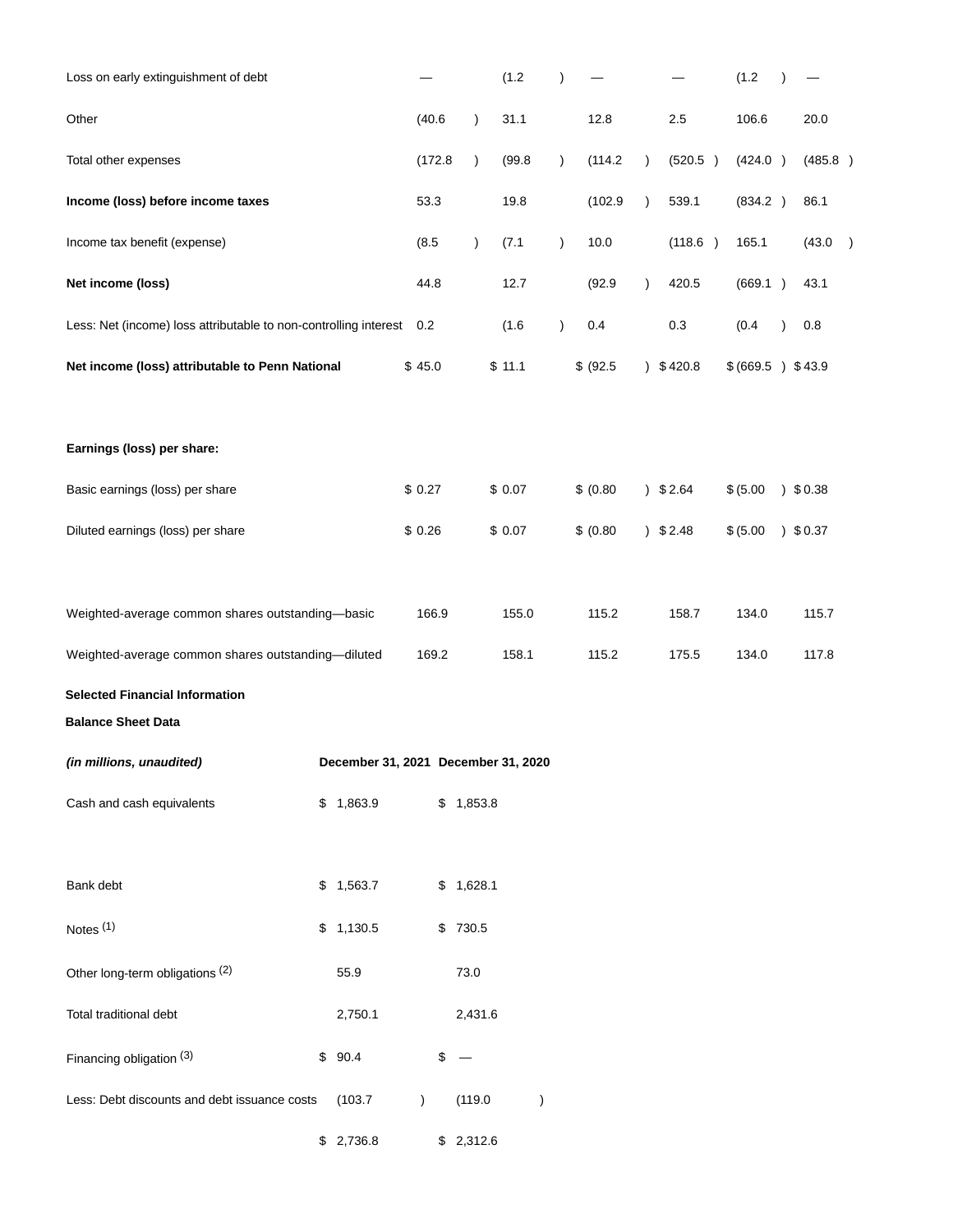| Traditional net debt (4)<br>\$886.2 | \$577.8 |
|-------------------------------------|---------|
|-------------------------------------|---------|

(1) Inclusive of our 5.625% Notes due 2027, 4.125% Notes due 2029 and our 2.75% Convertible Notes due 2026.

(2) Dayton Raceway and Hollywood Gaming at Mahoning Valley Race Course, and \$11.4 million related to our repayment obligation on a hotel and Other long-term obligations as of December 31, 2021 primarily includes \$44.5 million related to relocation fees due for both Hollywood Gaming at event center located near Hollywood Casino Lawrenceburg.

(3) Represents cash proceeds received and non-cash interest on certain claims of which the principal repayment is contingent and classified as a financing obligation under Accounting Standards Codification Topic 470, "Debt."

(4) financing obligation associated with cash proceeds received and non-cash interest on certain claims of which the principal repayment is Traditional net debt in the table above is calculated as "Total traditional debt," which is the principal amount of debt outstanding (excludes the contingent) less "Cash and cash equivalents."

## **Cash Flow Data**

The table below summarizes certain cash expenditures incurred by the Company.

#### **For the three months ended December 31, For the year ended December 31,**

| (in millions, unaudited)                                                | 2021 |        | 2020     | 2019    | 2021    | 2020     | 2019    |
|-------------------------------------------------------------------------|------|--------|----------|---------|---------|----------|---------|
| Cash payments to our REIT Landlords under Triple Net Leases (1) \$228.8 |      |        | \$157.6  | \$224.4 | \$912.4 | \$553.6  | \$869.8 |
| Cash payments (refunds) related to income taxes, net                    |      | \$32.7 | \$ (9.2) | \$0.9   | \$108.3 | \$(15.2) | 321.8   |
| Cash paid for interest on traditional debt                              |      | \$14.8 | \$20.9   | \$20.2  | \$79.8  | \$108.2  | \$120.7 |
| Maintenance capital expenditures                                        |      | \$55.3 | \$44.5   | \$47.0  | \$146.6 | \$110.2  | \$165.5 |

(1) Consists of payments made under the Master Leases, the Perryville Lease (effective July 1, 2021), the Meadows Lease, the Margaritaville Lease, the Greektown Lease, and the Morgantown Leases, in cash. As previously noted, the cash rent under the Tropicana Lease is nominal. Amounts for the three months and year ended December 31, 2020, exclude the utilization of rent credits, which totaled \$65.0 million and \$337.5 million, respectively.

#### **Non-GAAP Financial Measures**

The Non-GAAP Financial Measures used in this press release include Adjusted EBITDA, Adjusted EBITDAR, and Adjusted EBITDAR margin. These non-GAAP financial measures should not be considered a substitute for, nor superior to, financial results and measures determined or calculated in accordance with GAAP.

We define Adjusted EBITDA as earnings before interest expense, net; income taxes; depreciation and amortization; stock-based compensation; debt extinguishment and financing charges; impairment losses; insurance recoveries, net of deductible charges; changes in the estimated fair value of our contingent purchase price obligations; gain or loss on disposal of assets; the difference between budget and actual expense for cash-settled stock-based awards; pre-opening expenses; and other. Adjusted EBITDA is inclusive of income or loss from unconsolidated affiliates, with our share of non-operating items (such as interest expense, net; income taxes; depreciation and amortization; and stock-based compensation expense) added back for Barstool Sports, Inc. ("Barstool Sports") and our Kansas Entertainment, LLC joint venture. Adjusted EBITDA is inclusive of rent expense associated with our triple net operating leases (the operating lease components contained within our triple net master lease dated November 1, 2013 with Gaming and Leisure Properties, Inc. ("GLPI") and the triple net master lease assumed in connection with our acquisition of Pinnacle Entertainment, Inc. (primarily land), our individual triple net leases with GLPI for the real estate assets used in the Operation of Tropicana Las Vegas Hotel and Casino, Inc. and Hollywood Casino at Meadows Racetrack, and our individual triple net leases with VICI Properties Inc. ("VICI") for the real estate assets used in the operations of Margaritaville Casino Resort and Greektown Casino-Hotel). Although Adjusted EBITDA includes rent expense associated with our triple net operating leases, we believe Adjusted EBITDA is useful as a supplemental measure in evaluating the performance of our consolidated results of operations.

Adjusted EBITDA has economic substance because it is used by management as a performance measure to analyze the performance of our business, and is especially relevant in evaluating large, long-lived casino-hotel projects because it provides a perspective on the current effects of operating decisions separated from the substantial non-operational depreciation charges and financing costs of such projects. We present Adjusted EBITDA because it is used by some investors and creditors as an indicator of the strength and performance of ongoing business operations, including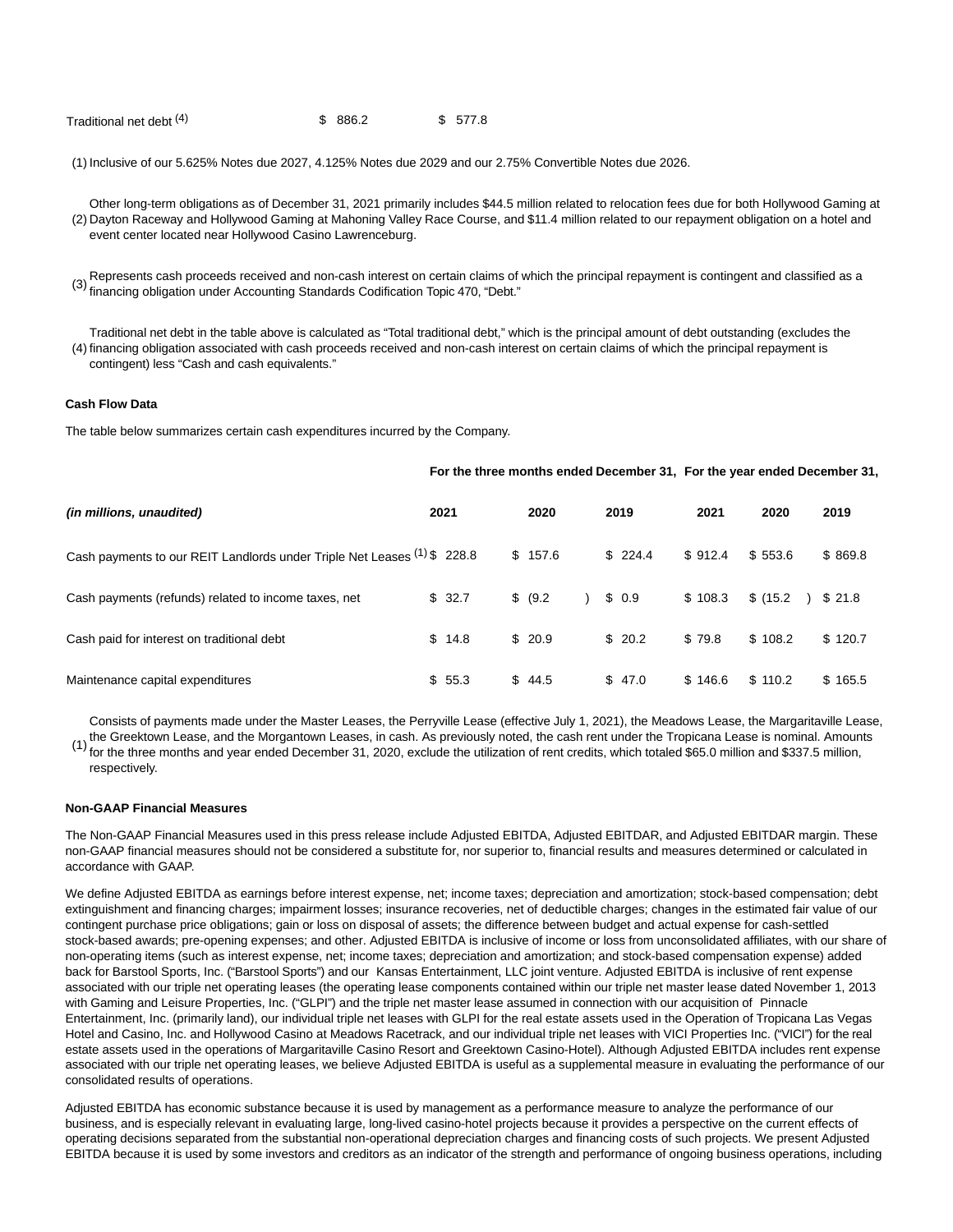our ability to service debt, and to fund capital expenditures, acquisitions and operations. These calculations are commonly used as a basis for investors, analysts and credit rating agencies to evaluate and compare operating performance and value companies within our industry. In order to view the operations of their casinos on a more stand-alone basis, gaming companies, including us, have historically excluded from their Adjusted EBITDA calculations of certain corporate expenses that do not relate to the management of specific casino properties. However, Adjusted EBITDA is not a measure of performance or liquidity calculated in accordance with GAAP. Adjusted EBITDA information is presented as a supplemental disclosure, as management believes that it is a commonly used measure of performance in the gaming industry and that it is considered by many to be a key indicator of the Company's operating results.

We define Adjusted EBITDAR as Adjusted EBITDA (as defined above) plus rent expense associated with triple net operating leases (which is a normal, recurring cash operating expense necessary to operate our business). Adjusted EBITDAR is presented on a consolidated basis outside the financial statements solely as a valuation metric. Management believes that Adjusted EBITDAR is an additional metric traditionally used by analysts in valuing gaming companies subject to triple net leases since it eliminates the effects of variability in leasing methods and capital structures. This metric is included as supplemental disclosure because (i) we believe Adjusted EBITDAR is traditionally used by gaming operator analysts and investors to determine the equity value of gaming operators and (ii) Adjusted EBITDAR is one of the metrics used by other financial analysts in valuing our business. We believe Adjusted EBITDAR is useful for equity valuation purposes because (i) its calculation isolates the effects of financing real estate; and (ii) using a multiple of Adjusted EBITDAR to calculate enterprise value allows for an adjustment to the balance sheet to recognize estimated liabilities arising from operating leases related to real estate. However, Adjusted EBITDAR when presented on a consolidated basis is not a financial measure in accordance with GAAP, and should not be viewed as a measure of overall operating performance or considered in isolation or as an alternative to net income because it excludes the rent expense associated with our triple net operating leases and is provided for the limited purposes referenced herein. Adjusted EBITDAR margin is defined as Adjusted EBITDAR on a consolidated basis (as defined above) divided by revenues on a consolidated basis. Adjusted EBITDAR margin is presented on a consolidated basis outside the financial statements solely as a valuation metric.

Each of these non-GAAP financial measures is not calculated in the same manner by all companies and, accordingly, may not be an appropriate measure of comparing performance among different companies. See the table above, which presents reconciliations of these measures to the GAAP equivalent financial measures.

# **Management Presentation, Conference Call, Webcast and Replay Details**

Penn National is hosting a conference call and simultaneous webcast at 9:00 am ET today, both of which are open to the general public. During the call, management will review an earnings presentation that can be accessed [here.](https://pennnationalgaming.gcs-web.com/static-files/295d1834-4b42-41d8-8126-33d7413f5af0)

The conference call number is 212-231-2938; please call five minutes in advance to ensure that you are connected prior to the presentation. Interested parties may also access the live call at [www.pngaming.com](https://cts.businesswire.com/ct/CT?id=smartlink&url=http%3A%2F%2Fwww.pngaming.com&esheet=52573581&newsitemid=20220203005354&lan=en-US&anchor=www.pngaming.com&index=3&md5=ec28f3f095adad7a4d1a260f546cad41); allow 15 minutes to register and download and install any necessary software. Questions and answers will be reserved for call-in analysts and investors. A replay of the call can be accessed for thirty days at [www.pngaming.com.](https://cts.businesswire.com/ct/CT?id=smartlink&url=http%3A%2F%2Fwww.pngaming.com&esheet=52573581&newsitemid=20220203005354&lan=en-US&anchor=www.pngaming.com&index=4&md5=d80eb7c060afbb4602b833aac8146374)

This press release, which includes financial information to be discussed by management during the conference call and disclosure and reconciliation of non-GAAP financial measures, is available on the Company's web site, [www.pngaming.com](https://cts.businesswire.com/ct/CT?id=smartlink&url=http%3A%2F%2Fwww.pngaming.com&esheet=52573581&newsitemid=20220203005354&lan=en-US&anchor=www.pngaming.com&index=5&md5=46bd5e2d7022750a42da21217829e57e), in the "Investors" section (select link for "Press Releases").

#### **About Penn National Gaming**

With the nation's largest and most diversified regional gaming footprint, including 44 properties across 20 states, Penn National is a highly innovative omni-channel provider of retail and online gaming, live racing and sports betting entertainment. Our wholly-owned interactive division, Penn Interactive, operates retail sports betting across the Company's portfolio, as well online social casino, bingo, and iCasino products. In February 2020, Penn National entered into a strategic partnership with Barstool Sports, whereby Barstool is exclusively promoting the Company's land-based and online casinos and sports betting products, including the Barstool Sportsbook mobile app, to its national audience. In addition, in October 2021, Penn National acquired Score Media and Gaming, Inc. ("theScore"). Combined with the power of Barstool Sports and theScore, Penn National has become North America's leading digital, entertainment, sports content, gaming and technology company. The Company's omni-channel approach is further bolstered by its my**choice** loyalty program, which rewards and recognizes its over 25 million members for their loyalty to both retail and online gaming and sports betting products with the most dynamic set of offers, experiences, and service levels in the industry.

#### **Forward Looking Statements**

This press release contains "forward-looking statements" within the meaning of the Private Securities Litigation Reform Act of 1995. These statements can be identified by the use of forward-looking terminology such as "expects," "believes," "estimates," "projects," "intends," "plans," "goal," "seeks," "may," "will," "should," or "anticipates" or the negative or other variations of these or similar words, or by discussions of future events, strategies or risks and uncertainties. Specifically, forward-looking statements include, but are not limited to, statements regarding: 2022 net revenues and Adjusted EBITDAR guidance ranges and the assumptions provided regarding the guidance, including the scale and timing of investments in technology; the Company's anticipated share repurchases; the Company's expectations of future results of operations and financial condition, including the anticipated strategic plan, growth and profitability of the Interactive segment and the benefits gained by executing on the Company's omni-channel and media strategy; the Company's expectations with regard to the impact of competition in online sports betting, iGaming and retail/mobile sportsbooks; the Company's launch of its Interactive segment's products in new jurisdictions and enhancements to existing Interactive segment products, including the transition to the Score's proprietary risk and trading platform in Ontario, the integration of the Barstool Sportsbook into theScore mobile app in the U.S. and the migration of the Barstool Sportsbook to theScore's player account management trading platforms; the Company's expectations with regard to its future investments in Barstool Sports and the future success of its products; the Company's expectations with respect to the integration and synergies related to the Company's integration of theScore and Barstool Sports; the Company's expectations for its properties and the potential benefits of the cashless, cardless and contactless ("3Cs") technology; the Company's development projects; and the timing, cost and expected impact of planned capital expenditures on the Company's results of operations; the actions of regulatory, legislative, executive or judicial decisions at the federal, state or local level with regard to our business and the impact of any such actions. Such statements are all subject to risks, uncertainties and changes in circumstances that could significantly affect the Company's future financial results and business.

Accordingly, the Company cautions that the forward-looking statements contained herein are qualified by important factors that could cause actual results to differ materially from those reflected by such statements. Such factors include, but are not limited to: (a) the ongoing impact of the COVID-19 pandemic on general economic conditions, capital markets, unemployment, consumer spending and the Company's liquidity, financial condition,